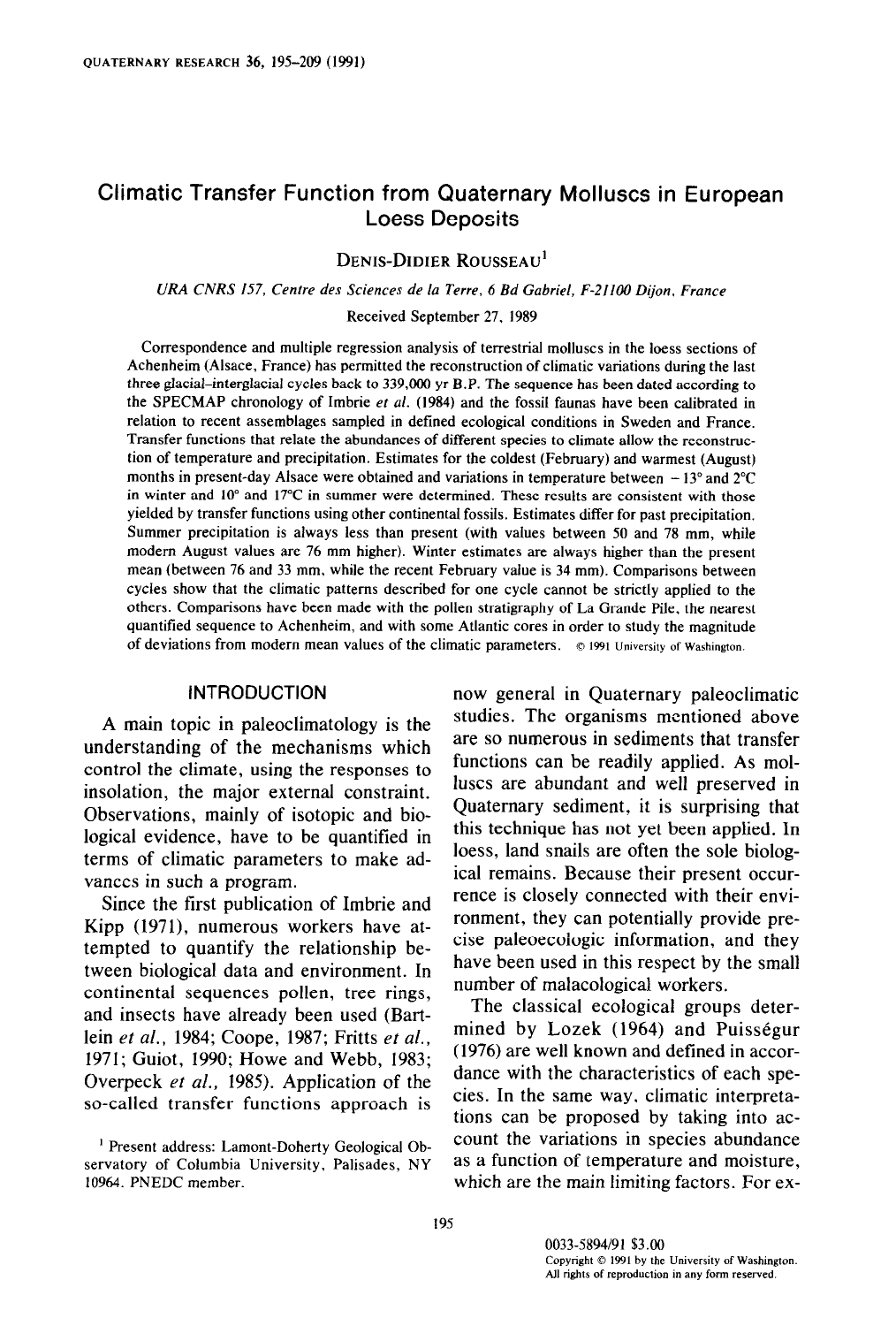ample, Sparks (1961) divided molluscs into four groups on the basis of their distribution, and from the development of fauna1 assemblages through time made climatic conclusions. These semiquantitative analyses have, up to now, dominated land snail studies.

Molluscs are generally numerous as fossils. They have two advantages over pollen for paleoclimate work: first, they can be identified to the specific level and therefore can be used as precise paleoecological indicators, and second, they are less likely to suffer from taphonomical problems such as long-distance transport or reworking. Consequently, they are suitable for multivariate analyses and can provide precise paleoenvironmental conclusions (Rousseau, 1987). The applicability of the results have been tested at different sites by comparison with pollen analyses, and generally the evidence from both fossil groups is in good agreement (Rousseau and Puisségur, 1989; Sommé et al., 1989).

# DATA

#### Recent Malacofaunas

Modern assemblages of terrestrial molluscs provide close similarities with the fossil communities from which transfer functions have been calculated. All the late Quaternary species used are still live today in western Europe in the same ecological conditions, and in the same species assemblages. The one exception is Pupilla loessica which is only known as a fossil. In northwestern Europe, a major problem is to find natural ecological sites without any human impact to provide the basic information for analysis. If we consider the scattered outcrops of chalk and limestone in western Europe because of the molluscs' need for lime, the land area which is slightly affected by human activities is very small (Fig. 1). On the other hand, because modern analog assemblages for glacial time live in the tundra and for interglacial time in the woodlands, opportunities for getting numerous reliable references are reduced. I have therefore selected two particular areas: the Abisko National Park, in northern Sweden, and Burgundy, France. The former area, a UNESCO protected area, was used to study modern assemblages providing Columella columella and Vertigo genesii; the latter area was used to recover interglacial assemblages which are similar to those now found in Burgundy (Fig. 2). The data come from published and unpublished information of A. Nilsson (1968, 1987), J. J. Puisségur (Burgundy), and myself (Burgundy and Abisko). The sampling of molluscs was conducted close to meteorological stations so that the extrapolation of climatic parameters could be precisely made. Seventy-seven assemblages selected for this first attempt correspond to tundra, open land, and forest environments.

# Fossil Malacofaunas

For a first application of this transfer function method it was important to work on sections already studied in detail. The Achenheim sequence (Fig. 1) has been analyzed in a semiquantitative manner (Rousseau, 1987) and its age is well calibrated (Rousseau and Puissegur, 1990) according to the SPECMAP chronology (Imbrie et al., 1984). The site has the last three climatic cycles preserved, with 123 fossil assemblages showing climatic variations between interglacial and pleniglacial periods.

#### Meteorological Data

Climatic parameters are derived from observations provided by local meteorological stations close to the sampling sites. Present-day February and August temperatures and precipitation in the Abisko valley were obtained from B. Holmgren, those in Burgundy from the Commission Meteorologique de Bourgogne, and those in Alsace from Strasbourg, which is 5 km east of Achenheim (Garnier, 1974; Sanson, 1961). These four parameters were selected because August conditions correspond to the growth and active life period of mol-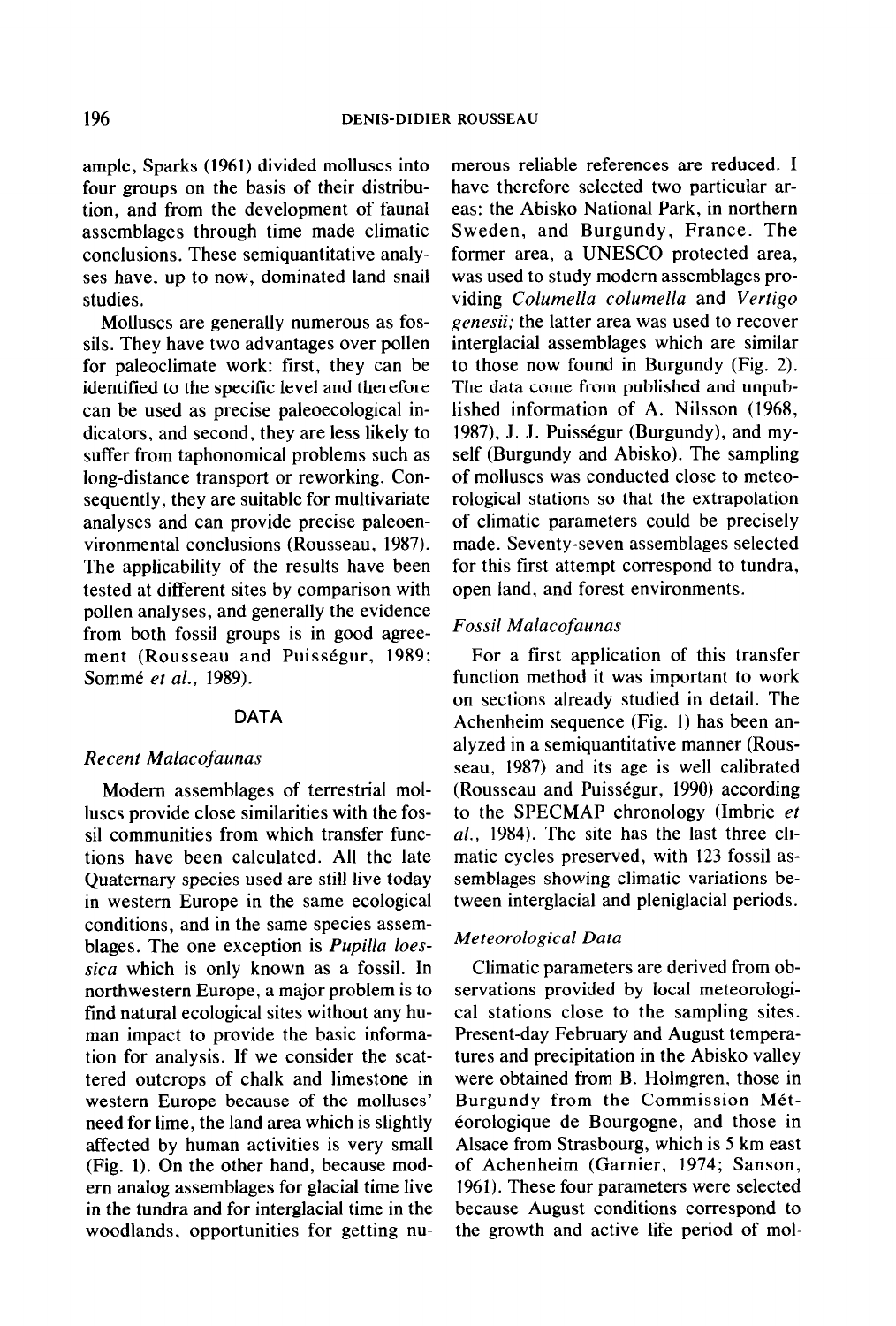

FIG. 1. Map of northwest Europe showing the distribution of Columella columella and Vertigo genesii. This map indicates that the opportunities to collect perfect modem analogs outside of areas affected by human activities are relatively limited, although all the taxa are still present in the study area. (a) Limit of the northwest European region; (b) major outcrops of chalk and limestone; (c) scattered outcrops of chalk and limestone (from Kemey and Cameron, 1979).

luscs, while February corresponds to the period of maximum stress caused by frost.

#### Choice of a Multivariate Analysis

A natural assemblage groups together species which in their occurrence correspond to the interaction between limiting factors and ecological tolerance. The limiting factor determines the possibility of success an organism has in its attempts to invade an environment, when the conditions are appropriate. It affects the general metabolism of the organism, allowing it to subsist effectively in the biotope. In extreme

environments, such as tundra or desert, the limiting factors play the dominant role and strongly contribute to the definition of the biological style of the environment, determining a limiting value to all groups of organisms. In tundra, for example, the limiting factor groups the temperature and duration of the warm season, factors that allow the development of faunas. A reduction in the temperature or in the duration of summer implies an alteration in the development of the colonizing of an environment and, if intensities are too extreme, their disappearance. The inverse effect leads to important faunal changes caused by the immi-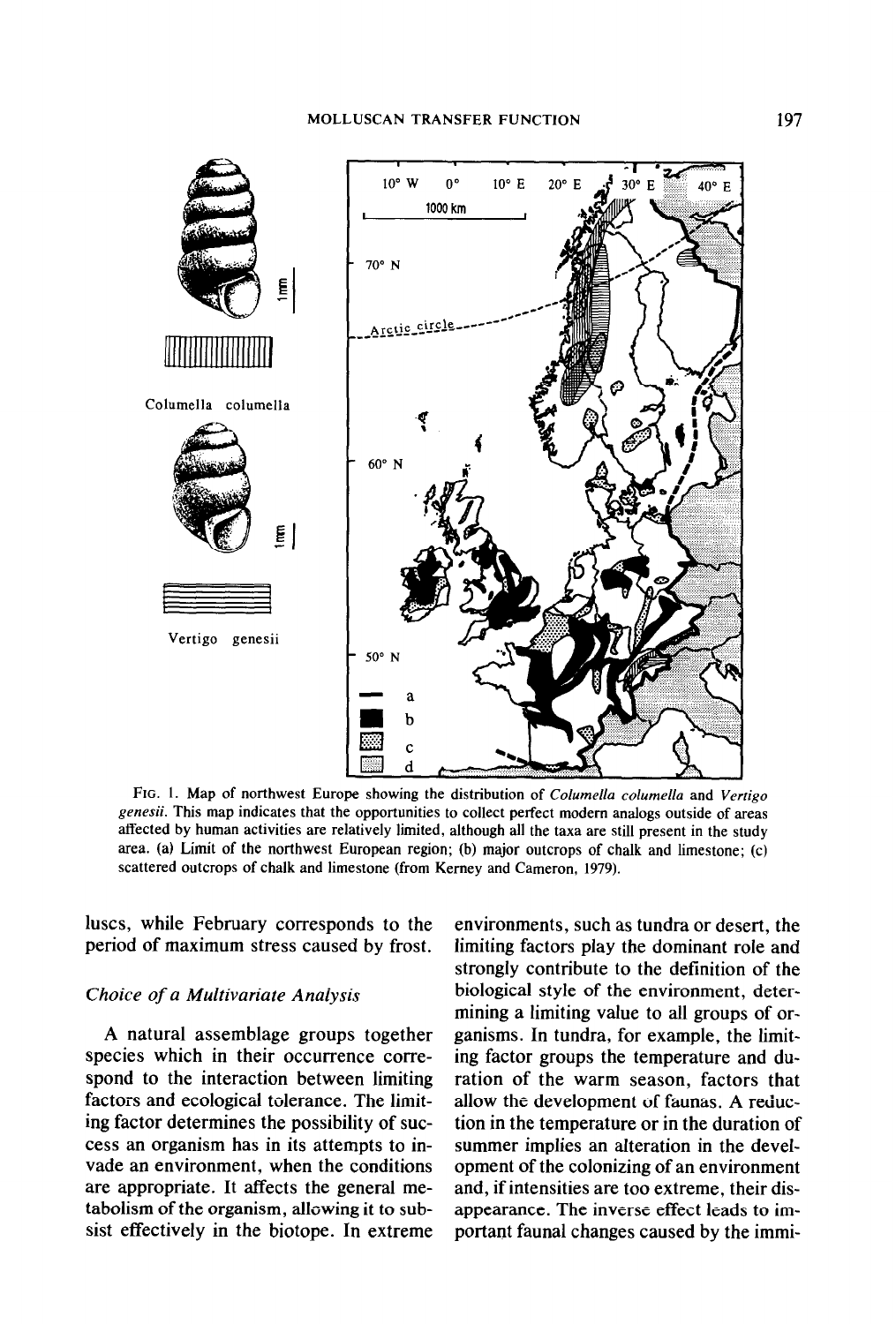

FIG. 2. Map showing the location of the Achenheim sequence relative to other sampled areas. F: France, S: Sweden.

gration of allochthonous species to tundra and the occurrence of new biocenoses (Rousseau, 1989). The presence of species in an assemblage also depends on its ecological tolerance, which represents its capacity to colonize different environments, i.e., to survive and to proliferate under various ecological conditions. A species with a low valency tolerates a low variability of the environment and is qualified as stenoecious. On the other hand, if the species is able to populate numerous environments, it is qualified as euryecious (Knight, 1965).

All of these characteristics which constrain the distribution and the development of the species imply that the multivariate cloud of a data set will not be spherical but will have nonlinear shape that factor analysis will characterize and explain.

The factor analysis of biological assemblages requires homogeneous data. The initial table is constituted by rows (malacological associations = stratigraphic levels) and columns (strengths of recognized species)

which are used in this status causing a great disturbance to the analysis. The abundance coding of classes adopted here is based on a logarithm transformation with a base 2 (Rousseau, 1987).

As the coded strengths vary between 0 and 12, they constitute sets of homogeneous data which comprise the recent and the fossil assemblages.

Various methods allow the analysis of such a table (e.g.,  $Q$  or  $R$  mode factor analysis, principal component analysis, correspondence analysis), and numerous applications which refer to them have been published. The method used here, correspondence analysis (Benzecri et al., 1973). allows the analysis of both columns and rows without any a priori assumptions concerning the structure of the data. This is contrary to principal components analysis. Each element (point)  $I$  is represented in a  $J$ dimension space by its coordinates on each *J* variable (kij, and  $\sum kij = ki$ ) but is also allocated a weight (=  $ki/k$ ,  $k = \sum ki$ ,  $\sum k = 1$ ).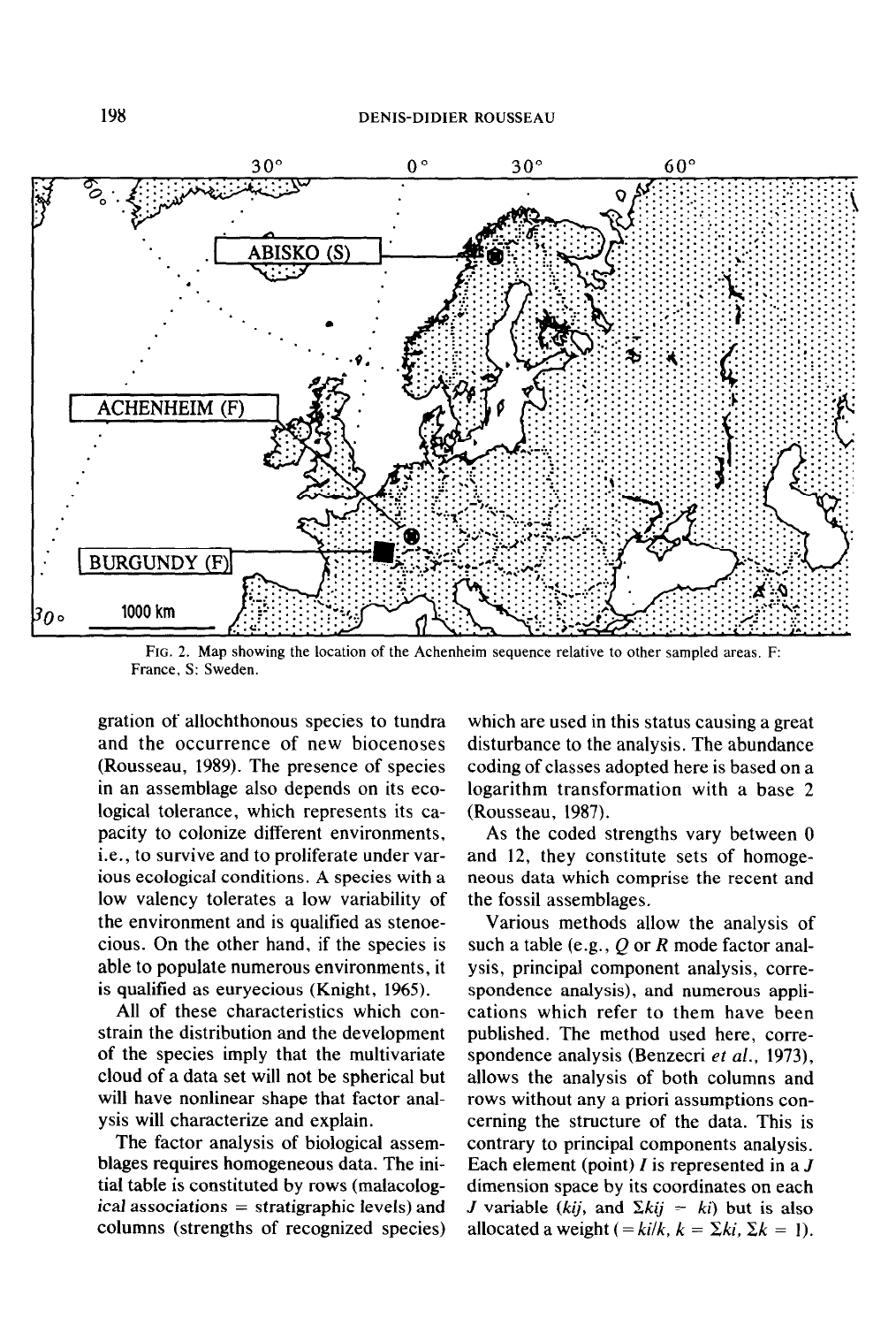For example, three assemblages yield the following counts for three species  $a, b$ , and  $c$ :

assemblage 1:  $a = 2 - b = 4 - c = 8$  $ki = 14$ . assemblage 2:  $a = 4 - b = 8 - c = 16$  $- ki = 28$ , assemblage 3:  $a = 3 - b = 10 - c = 0$  $- ki = 13; k = 55.$ 

The coordinates  $(kii)$  of each assemblage are:  $2/14$ ,  $4/14$ , and  $8/14$  for the first two examples and  $3/13$ ,  $10/13$ , and 0 for the latter. The weightings are 14/55, 28/55, and 13155.

This procedure is available for both rows and columns, and yields superimposable factors (reference axes of the hyperspace) that allow the simultaneous plotting of both variables and individuals (rows). This makes the interpretation of the results easy by underlining the species and the assemblages that are ecologically significant, and by determining relative evaluations of temperature, moisture (temperature and moisture gradients), evolution of environments, and thus climate. Taking into account these gradients, the assemblages, considered in their stratigraphic position, provide precise data on the variations in climate.

The general table is elaborated with the modern assemblage sets linked to the fossil ones.

# Processes

Analogs. A first correspondence analysis allows the rejection of the columns (species) which do not contribute to the global sample. If each species V has the same influence on the variability of the total set, its theoretical contribution equals  $1/p$ , p being the total number of species. Consequently, all species which have a lower contribution than this theoretical threshold have to be rejected. Then, a second analysis is made on the new table. The general variability of the sample is approached by taking into account the factors when the cumulative sum of the expressed variance equals 90 (which is 90% of the open information).

Estimations. The estimates of the recent climatic parameters  $(Pa)$  are realized with stepwise regressions of their real value as a function of the loadings on the retained factors. Various analyses are performed by varying the threshold of rejection and agreement of the null hypothesis and thus the independence of the climatic parameters with regard to factor loadings. The retained coefficient corresponds to the analysis which provides the highest multiple correlation coefficient and the lowest standard error. The analysis of the residuals (Real values  $Pa$  - Estimated values  $P'a$ ) allows the agreement or rejection of the results.

Reconstructions. The estimation of former climatic parameters  $(P'f)$  is thus calculated by applying the equations of the stepwise regressions for the present compared to the loadings of the fossil assemblages on the selected factors.

This kind of approach, which uses correspondence analysis and multiple regression, is similar to that used by Gasse and Tekaia (1983) on diatoms.

# **RESULTS**

In the first analysis, the first seven factors explain 44.77% of the total variability of the global sample. The 51 taxa which do not contribute to the variability of the data set were removed from the initial table. Another problem is *Pupilla loessica*, which is the only fossil species. It is typical of certain loess horizons and generally appears only in the *Pupilla* fauna, which has no modern analog (Lozek, 1964). It is an association dominated by Pupilla species: P. muscorum, P. alpicola, P. sterri, and P. loessica. If Pupilla muscorum is a eurytope, the other species have strong ecological characteristics: P. alpicola lives in moist grassland, while P. sterri prefers dry conditions in steppe or rocks (Kerney et al., 1983). As P. loessica and P. sterri are only present in three levels and nevertheless mask the variability of the other spe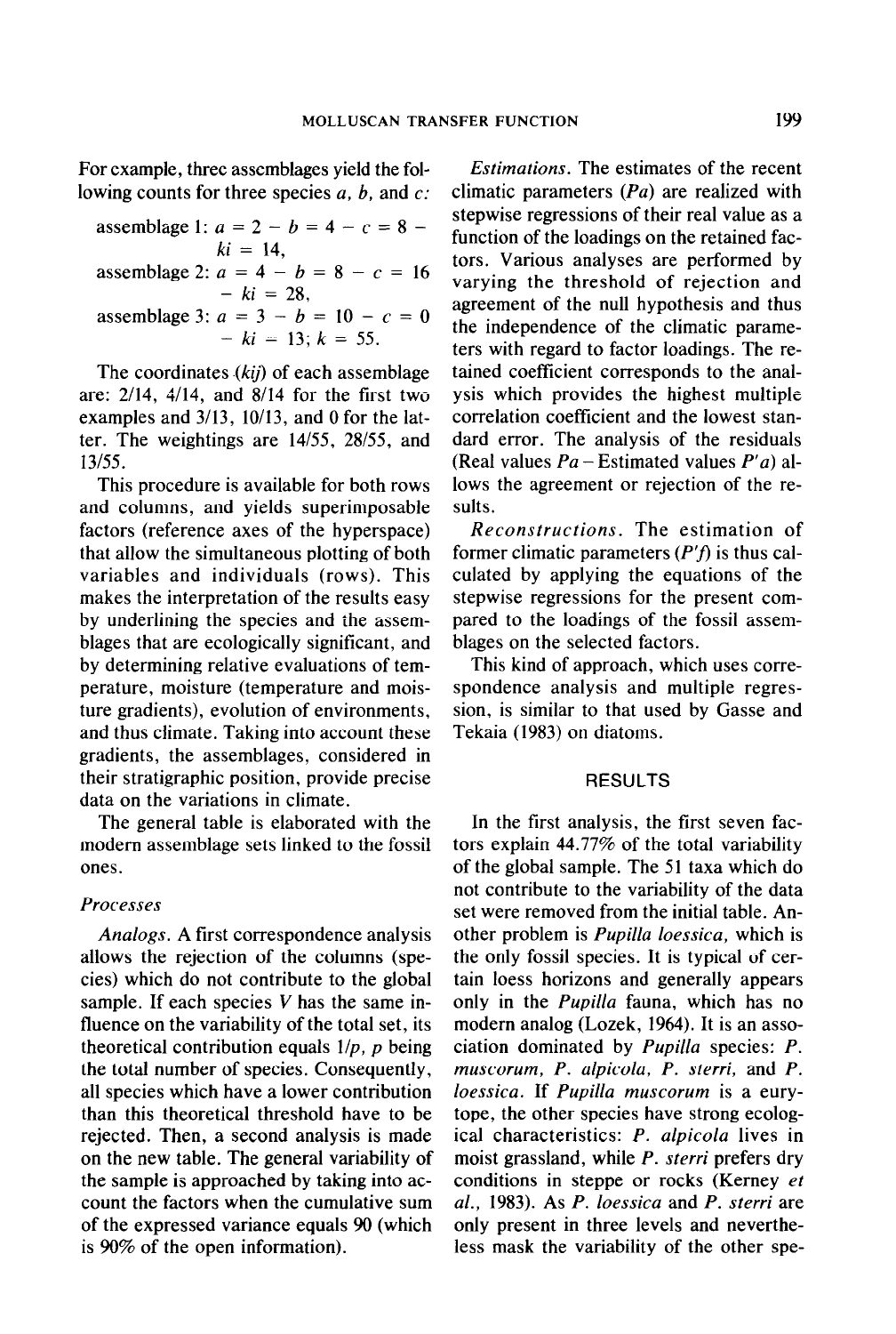cies by their high contribution, they also are rejected for the second analysis.

In the second analysis, 89.98% of the total variance of the global sample is explained by the first 24 factors. The contribution of variables (species) to the factors is described using the first seven factors (56.19% of the global variance), the theoretical contribution of the variables being of  $1/49 = 0.0204$  (Table 1).

The first axis shows the discrimination between species which are mainly represented in both fossil and Swedish assemblages and species which are mainly represented in Burgundian and fossil assemblages. The second axis discriminates the species with regard to their geographical occurrence whether Swedish or Burgundian. The third axis discriminates species which characterize moist conditions from species indicating lower moisture in an environment with mainly arboreal vegetation. The fourth axis shows the difference between species indicating a cold, marshy open environment, and species characteristic of a relatively moist environment with little arboreal vegetation. The fifth axis discriminates cold open conditions with little moisture from a more temperate environment with forests. The sixth axis divides marshy from less moist environments. As observed in Table 1, some axes seem to discriminate the same poles, yet if we consider the species which originate these factors, they are not always the same.

# Transfer Functions

The stepwise regressions of the assemblages:  $49 + 4$  columns (species + February and August temperatures and precipitations)  $\times$  77 rows (modern assemblages) have been calculated with various partial  $F$ ratios. Finally, the largest part of the variance of each dependent predicted variable (high correlation and low standard error) has been obtained with partial  $F$  corresponding to 50%. Because it only discriminates the modern assemblages, the first axis cannot be taken into account in the regressions, while the other 23 will be used.

Mean Temperatures (Table 2).

February. Among the 23 factors, 13 were selected. The transfer function has a low standard error of estimate of  $\pm 1.045^{\circ}$ C and a multiple correlation coefficient of 0.98.

August. Among the 23 factors, 11 were selected. The standard error of estimate is lower than that for the February temperature,  $\pm 0.82$ °C, with a multiple correlation coefficient equal to 0.968. The analyses of the residuals, the difference between observed and estimated parameters, imply that the assumptions underlying application of regression analysis are not violated.

Mean Precipitation (Table 2).

February. The regression implies 12 factors. The transfer function indicates a standard error of 9.0 mm and a multiple correlation coefficient of 0.811.

August. Twelve factors which contribute to the explanation of this parameter were selected. The standard error of estimate is 5.9 mm and the multiple correlation coefficient 0.889. The analysis of residuals allows the application of the transfer function.

It is evident that land molluscs are mainly and directly affected by temperature. As the mollusc's main period of activity comprises a part of spring, summer, and the beginning of autumn, the climatic parameters act directly in summer. In winter molluscs hibernate; thus, climatic controls are indirect. Precipitation is not a direct effect, except through surface soil moisture.

What are the limitations of the reduced modern data set? While Abisko and Burgundy cannot represent the entire range of climates in Europe, nevertheless, they correspond on the basis of the mollusc assemblages to the climatic extremes that are recognized in the Quaternary record. This implies that intermediate fauna are not well recorded in the modern data set and that care should be taken in using their estimates. In this way, the western European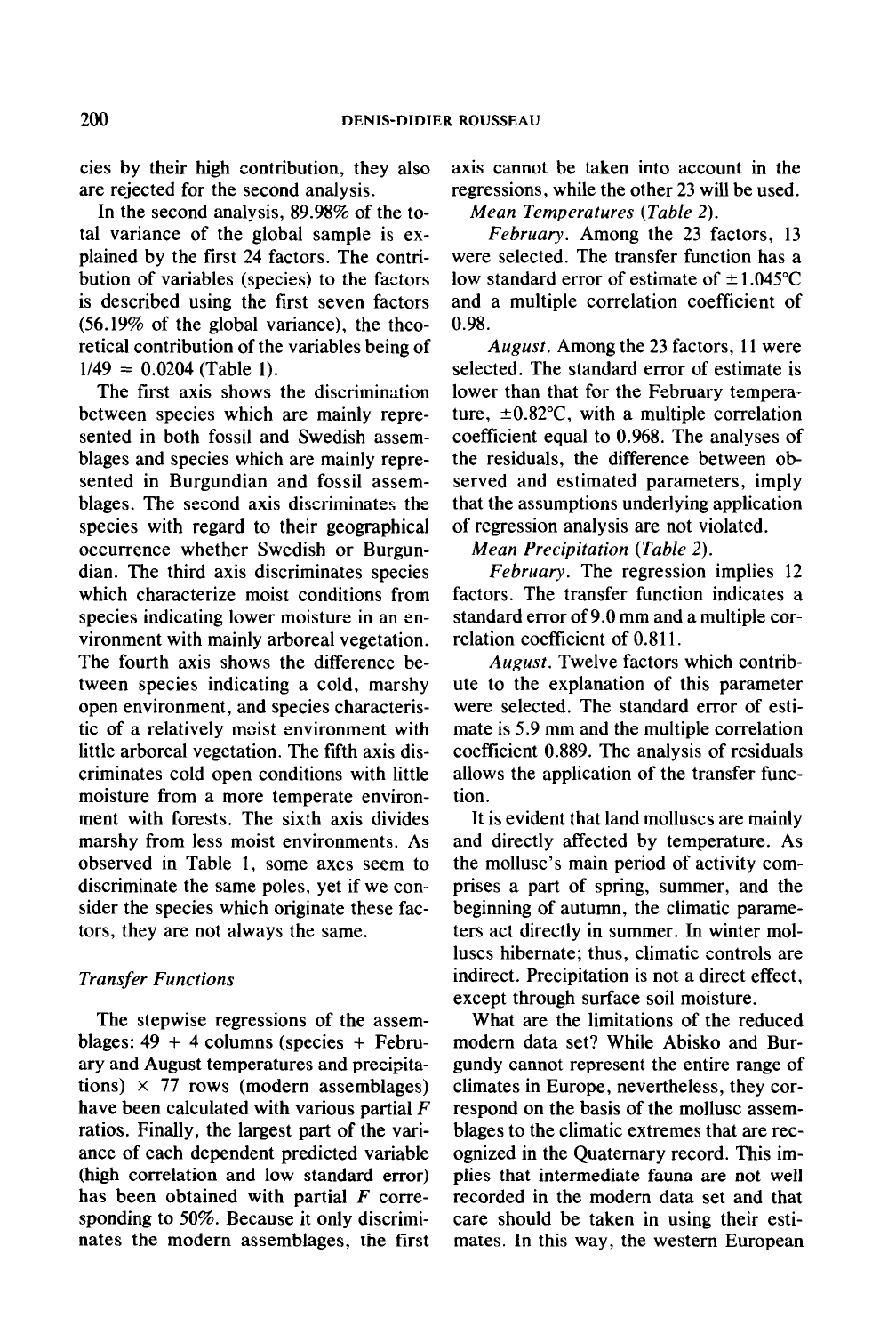|                    | Factor | Factor | Factor | Factor | Factor | Factor | Factor |
|--------------------|--------|--------|--------|--------|--------|--------|--------|
| Species            | 1      | 2      | 3      | 4      | 5      | 6      | 7      |
| C. lubrica         | 227    | 414    | 42     |        | 103    | 498    | 377    |
| C. columella       |        | 573    |        | 118    | 2663   | 38     |        |
| V. genesii         | 30     | 395    |        | 226    | 2895   | 1146   | 32     |
| N. petronella      | 339    | 563    | 70     | 31     | 443    |        | 454    |
| V. pellucida       | 371    | 637    | 59     | 41     | 570    |        | 144    |
| E. fulvus          | 800    | 618    | 105    |        |        |        | 90     |
| A. arbustorum      | 202    |        |        |        | 82     | 662    | 99     |
| D. agreste         |        | 36     |        |        | 249    | 70     |        |
| V. modesta         | 379    | 848    | 74     |        |        | 187    | 732    |
| P. pygmaeum        | 620    |        |        |        | 97     | 53     | 61     |
| V. lilljeborgi     | 61     | 262    | 2382   |        | 62     |        |        |
| E. alderi          | 33     | 78     |        |        | 32     | 74     | 82     |
| O. sarsi           |        | 136    | 1660   | 7098   | 353    | 40     |        |
| V. extima          | 48     | 102    |        |        | 32     | 331    | 6455   |
| V. ronnebyensis    | 130    | 213    | 28     |        | 262    | 223    |        |
| Succinea sp.       |        | 126    | 5362   | 2348   | 116    |        |        |
| D. ruderatus       | 53     | 76     |        |        | 200    |        | 107    |
| V. geyeri          |        |        |        |        | 26     | 27     | 46     |
| V. subrimata       | 26     |        |        |        |        |        | 48     |
| Vertigo sp.        | 31     | 64     |        |        |        |        | 27     |
| C. edentula        | 40     |        |        |        |        |        | 48     |
| V. alpestris       |        | 46     |        |        |        | 29     | 51     |
| Z. harpa           | 143    | 228    | 50     |        | 369    | 395    |        |
| Limax sp.          | 411    |        |        |        | 66     |        |        |
| A. nitidula        | 90     | 229    |        |        |        | 58     |        |
| V. crystallina     | 303    | 477    |        |        |        |        |        |
| V. contracta       | 333    | 470    |        |        |        | 39     |        |
| D. rotundatus      | 248    | 596    |        |        |        |        |        |
|                    | 51     | 119    |        |        |        | 32     |        |
| H. lapicida        |        | 54     |        |        |        | 22     |        |
| H. obvoluta        |        |        |        |        | 24     | 181    | 35     |
| C. bidentata       | 389    | 575    |        |        | 28     | 35     |        |
| V. pulchella       | 77     |        |        |        | 104    | 471    | 81     |
| V. costata         | 503    |        |        |        | 138    | 104    | 52     |
| C. tridens         | 74     |        |        |        | 68     | 185    | 58     |
| A. aculeata        | 394    | 585    |        |        | 26     | 37     |        |
| P. muscorum        | 1190   |        |        |        |        | 208    |        |
| V. pygmaea         | 67     |        |        |        | 48     | 72     | 22     |
| S. oblonga         | 1087   |        |        |        | 46     | 1150   | 154    |
| P. elegans         | 333    | 567    |        |        | 28     |        |        |
| C. septemspirale   | 481    | 791    |        |        | 36     | 26     |        |
| S. doliolum        |        | 25     |        |        |        | 101    |        |
| <b>B.</b> fruticum | 27     |        |        |        | 156    | 1028   | 122    |
| V. tenuilabris     | 39     |        |        |        |        |        |        |
| V. parcedentata    |        |        |        |        |        | 47     |        |
| P. alpicola        | 187    |        |        |        | 489    | 1834   | 420    |
| S. putris          | 28     |        |        |        |        | 337    |        |
| Helicella sp.      | 66     |        |        |        | 49     | 143    | 52     |
| Percentage of      |        |        |        |        |        |        |        |
| variance           | 12.82  | 11.20  | 9.25   | 7.67   | 5.72   | 4.95   | 4.60   |

TABLE 1, TAXA USED IN THE SECOND CORRESPONDENCE ANALYSIS

*Note.* Higher contributions to the variability of the data set than the theoretical threshold (1/49 = 0.020) are indicated (values in thousandths) and percentage of the total variance is expressed by the factors.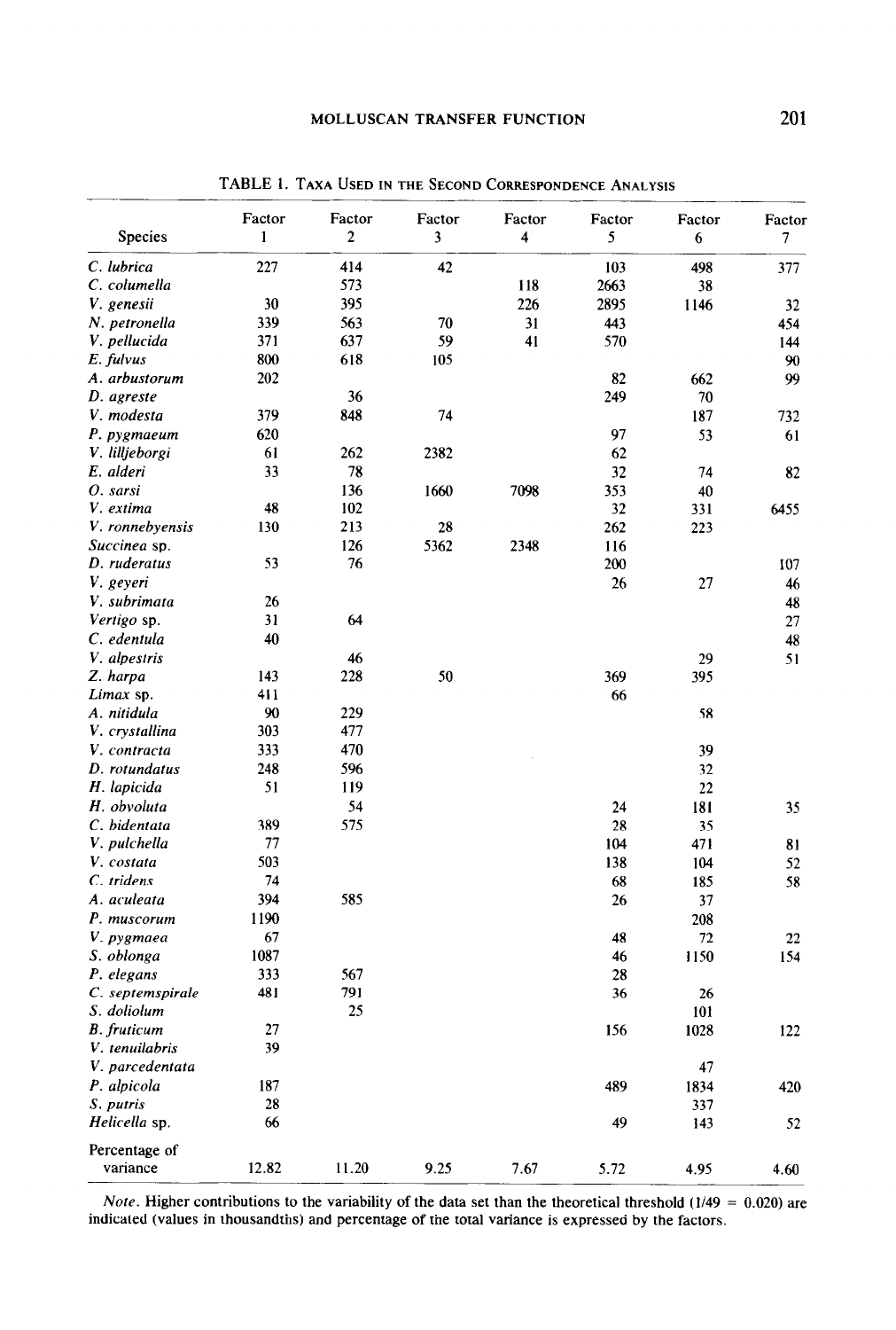# 202 DENIS-DIDIER ROUSSEAU

|                                  | Temperature (°C) |            | Precipitation (mm) |          |  |
|----------------------------------|------------------|------------|--------------------|----------|--|
|                                  | February         | August     | February           | August   |  |
| Multiple correlation coefficient | 0.98             | 0.966      | 0.811              | 0.889    |  |
| Standard error of estimates      | ±1.045           | $\pm 0.82$ | ±9.024             | ±5.296   |  |
| Intercept                        | $-3.081$         | 14.123     | 46.183             | 65.873   |  |
| F <sub>2</sub>                   | 5.18             | 3.012      | 12.037             | 11.488   |  |
| F <sub>3</sub>                   | $-0.792$         | $-0.474$   | $-1.268$           | $-1.398$ |  |
| F <sub>4</sub>                   |                  | 0.049      |                    |          |  |
| F <sub>5</sub>                   | $-1.401$         |            |                    | $-0.999$ |  |
| F <sub>6</sub>                   | $-2.194$         | 0.728      |                    |          |  |
| F <sub>7</sub>                   | 1.459            |            |                    | 0.697    |  |
| F8                               | 1.006            |            |                    |          |  |
| F9                               |                  |            | $-1.619$           | $-1.219$ |  |
| F10                              | $-0.661$         |            |                    |          |  |
| F11                              |                  |            | 2.15               | 1.838    |  |
| F <sub>13</sub>                  |                  |            | 4.111              | 13.026   |  |
| F14                              | $-0.031$         | $-0.29$    |                    | 3.433    |  |
| <b>F15</b>                       |                  | 0.154      | $-2.273$           |          |  |
| F <sub>16</sub>                  | $-0.946$         | $-1.912$   | 19.774             |          |  |
| F17                              |                  |            | 2.384              | 2.05     |  |
| F18                              |                  |            |                    | $-2.879$ |  |
| F19                              | $-0.439$         | $-0.18$    | 3.755              |          |  |
| F <sub>20</sub>                  |                  |            |                    | $-6.989$ |  |
| F21                              |                  | 0.19       | $-2.223$           | $-1.887$ |  |
| F <sub>22</sub>                  | 0.432            | 0.222      | $-2.628$           |          |  |
| F <sub>23</sub>                  | $-2.374$         | $-1.599$   |                    |          |  |
| F <sub>24</sub>                  | 0.471            |            | $-3.087$           |          |  |

TABLE 2. STATISTICS OF TRANSFER FUNCTIONS

location of Abisko and Burgundy could introduce some bias in the climatic reconstructions, i.e., overestimating winter precipitation. In fact, considering this meteorological point of view, at low altitudes in Abisko the average annual temperature is  $-1$ °C and the annual precipitation is 300 mm, with a maximum in summer of (July) 40 mm. These values are lower than those obtained in Poland, e.g., at Chelm (23.47"E, 51.13"N; 7.33"C and 563.88 mm) or Zabkowice (16.88°E, 50.35°E; 6.89°C and 668.02 mm). Burgundy has an average annual temperature of 10.61"C and annual precipitation of 695.96 mm. The presentday climate of Burgundy and Abisko is not typically oceanic, as could be expected for this area. However, even in the absence of perfect analogs for intermediate fauna, the two regions represent well the extremes of a glacial plus interglacial climate for Achenheim, and do not invalidate the method and the results obtained.

# APPLICATION OF THE TRANSFER FUNCTIONS TO THE FOSSIL ASSEMBLAGES OF ACHENHEIM

The Achenheim sequence has been timecalibrated according to the SPECMAP chronology and with regard to the rate of sedimentation and radiometric dates yielded by TL and  $^{14}C$  measurements (Rousseau and Puissegur, 1990) (Fig. 3). The equation used for the calibration is

$$
Tm = T1 + \frac{\sum_{i=1}^{m} ai (T2 - T1)}{\sum_{i=1}^{n} ai},
$$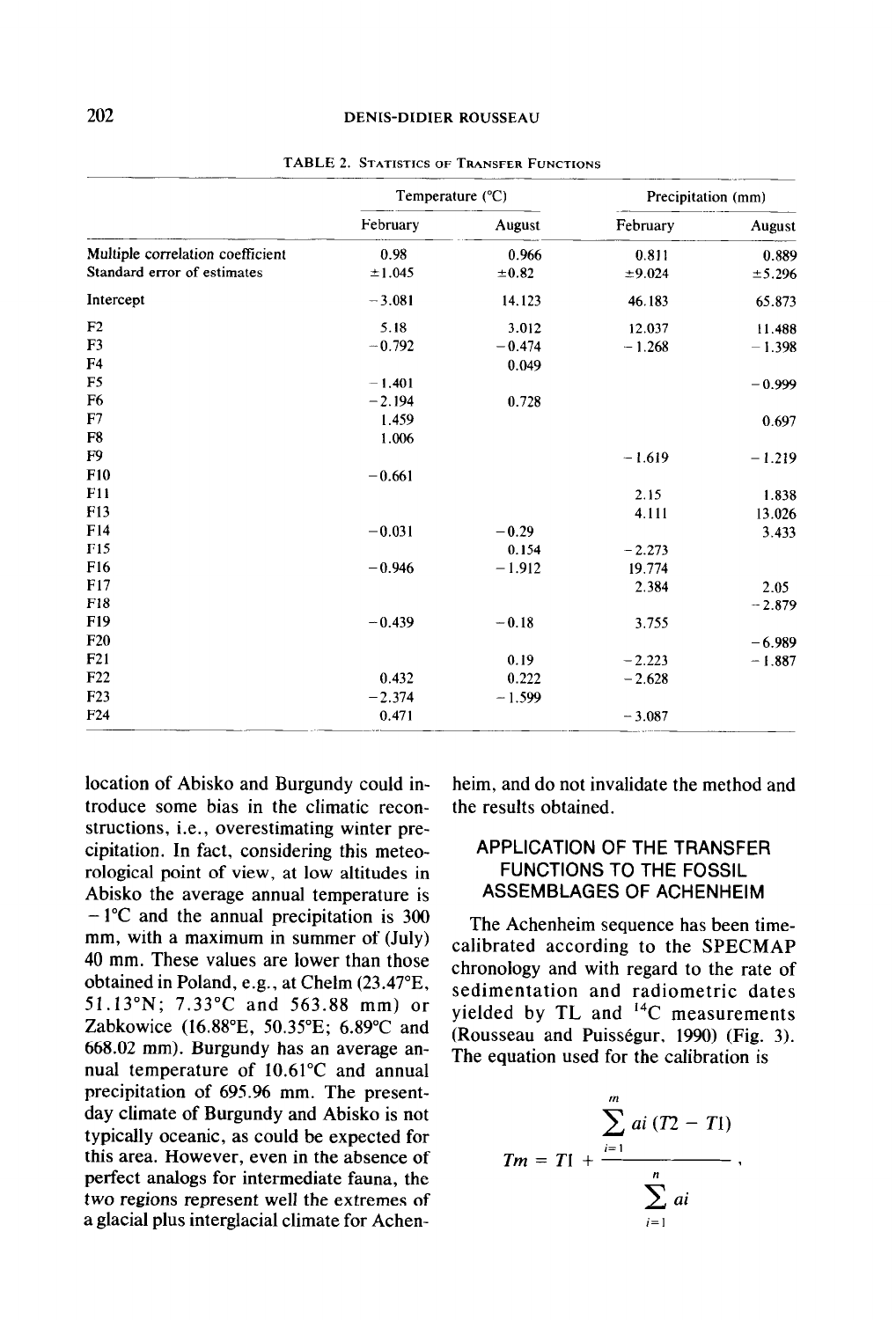the calibration of level m between two 7. Minima reach  $-11^{\circ}$ C about 20,000 yr boundary dates T1, and T2, and n is the B.P. (stage 2) and 280,000 yr B.P. (stage 8). total number of surrounded levels. This Stage 6 minimum values are close to  $-5^{\circ}$ C. process does not ensure the independence Estimates of winter temperatures greater of the chronology of this continental se- than  $0^{\circ}$ C are obtained for the Holocene, in quence, but the successively recognized stages  $7$  and  $9$  and for event  $5.1$  (Fig. 4). climatic phases-supported by geomor- In the summer estimates, an important phology, soil micromorphology, palynolo- minimum (between 9" and 1O'C) appears gy, and the relatively good correspondence about 245,000 yr B.P. Higher estimates are between radiometric dates and the marine obtained for the Holocene, with a value isotopic chronology—allow the confirma- close to  $17^{\circ}$ C. Stages 7 and 9 have lower tion of the proposed time scale of the values than at present, with stage 9 ranging Achenheim sequence (Fig. 3). between  $12^{\circ}$  and  $16^{\circ}$ C, and stage 7 between

# **Description**

generally lower than mean present values The evolution of summer and winter tem-

where *ai* is the thickness of a level *i*,  $Tm$  is except for the Holocene, and during stage

lo" and 15°C. Estimates of past summer temperatures are always lower than the Temperatures. February estimates are mean modern value in Achenheim (Fig. 4).



FIG. 3. Time series of molluscs from the Achenheim sequence. The variations of smoothed and stacked  $\delta^{18}$ O (crosses) during the last three climatic cycles (0–339,000 yr B.P.) are from Imbrie *et al.* (1984). Plot of the variations of malacological associations (dark squares) on the climatic factor (first factor of the multivariate analysis) against the proposed calibration of the levels (sedimentation rate/ age) and the isotopic stratigraphy. The factor values are scaled for comparison to have similar amplitudes as the  $\delta^{18}O$  variations (modified from Rousseau and Puisségur, 1990).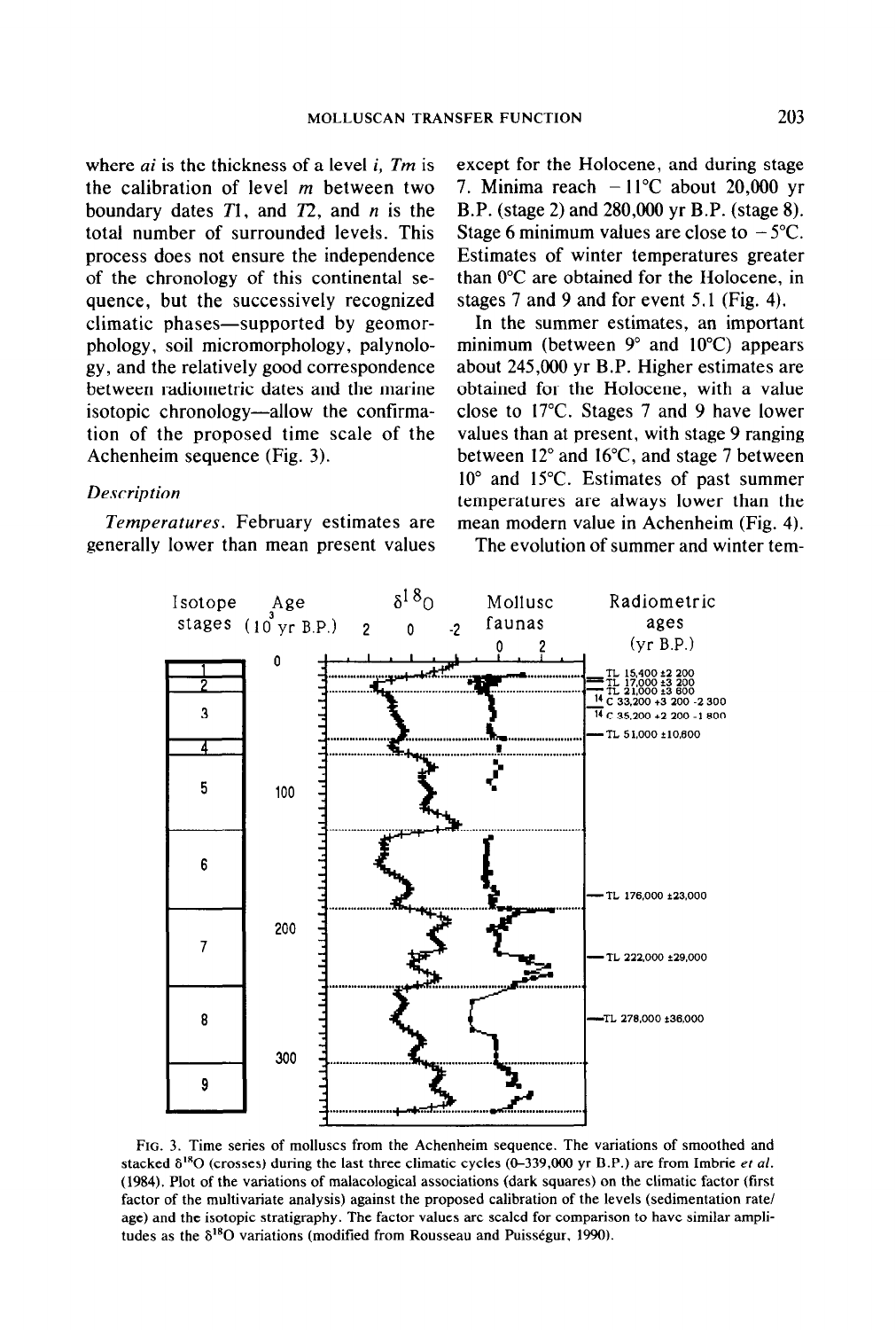

FIG. 4. Reconstructions (analog climate) of the mean February (crosses) and August temperatures in the Achenheim sequence. Dotted lines indicate the present mean temperatures (1.8"C for February and 18.3"C for August). Blank parts in the curves correspond to barren levels.

peratures during the last three cycles indicates different patterns which can be considered as characteristic of the phases concerned. During glacial stages, 2-3, 6, and 8, winter estimates provide a higher variation from the modern mean value than do summer estimates. During interglacial stages 7 and 9 and event 5.1, there is evidence of the contrary, with cold summers. Nevertheless, among such trends a few small inversions occur, as during stages 5 and 7.

Precipitation. Estimates of past winter precipitation are always higher than the modern mean value, while summer estimates are always less than present. Winter estimates indicate two maxima at about 335,000 and 245,000 yr B.P. (close to 77 mm; present reference  $= 34$  mm) and a third maximum at about 170,000 yr B.P. (65 mm). At about 80,000 yr B.P. (event 5.1),

winter estimates are less than present for the only time in the record (Fig. 5). Summer estimates are higher than the modem value (76 mm) only to about 335,000 yr B.P. Three estimates equal the reference value at about 240,000, 230,000, and 59,000 yr B.P. A minimum value of 50 mm is observed about 20,000 yr B.P. and several estimates between 186,000 and 200,000 yr B.P. are close to 50 mm (Fig. 5).

In contrast to the temperatures, the course of winter and summer estimates cannot be summarized in the distinction between pleniglacial and interglacial stages. Diminished summer precipitation does not always correspond to high winter values and vice versa. Similarly, when winter precipitation rises, summer rainfall does not also rise each time.



FIG. 5. Reconstructions (analog climate) of the mean February (crosses) and August precipitation for the Achenheim sequence. Dotted lines indicate the present mean values (34 mm for February and 76 mm for August).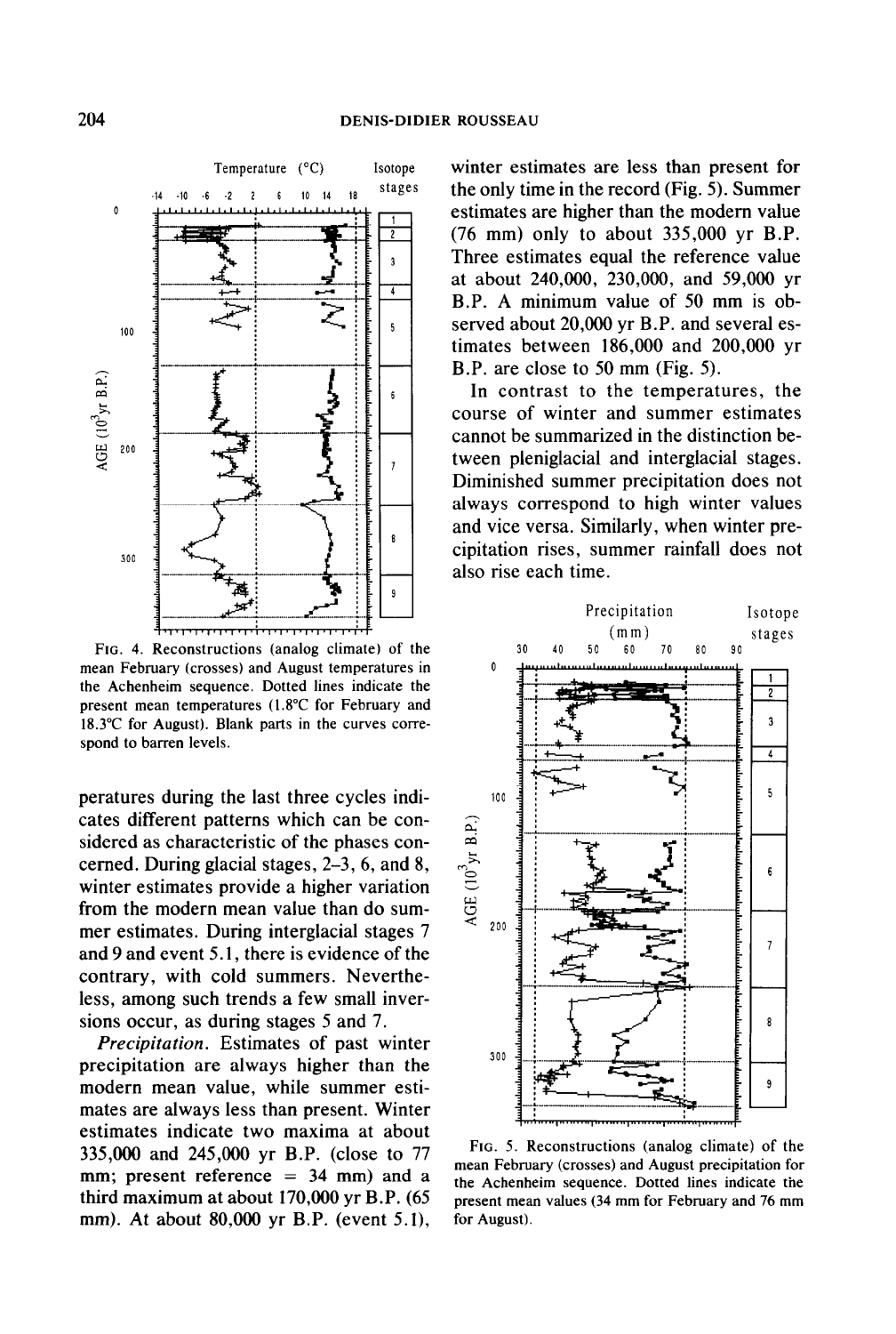# **DISCUSSION**

An initial comparison of temperature estimates has to be made with peat cores from La Grande Pile which is the nearest site to Achenheim investigated in detail (Woillard, 1978). Guiot's (1990) results compared La Grande Pile and Les Echets for the last climatic cycle, but they differed from molluscan estimates. The pollen assemblages from these sites correspond with Achenheim in indicating summer temperatures always lower than the mean modern value, with a deviation equal to  $-5^{\circ}$ C, while in Alsace the reduced values vary between  $-6^{\circ}$  and  $-2^{\circ}$ C, the latter characterizing the more temperate periods (Fig. 4). In winter, the magnitudes of the oscillations are completely different between pollen and mollusc records. During pleniglacial stages 4, 3, and 2, the former provides great temperature variations with reduced values between  $-22^{\circ}$  and  $-10^{\circ}$ C. Temperate periods have values closer to modern ones, but higher ones during the Eemian. In the Achenheim record, reduced winter estimates vary between  $-12.8^{\circ}$  and  $-3.5^{\circ}$ C during pleniglacial times and  $-6^{\circ}$  and  $0.5^{\circ}$ C in interglacial times (Fig. 4). A disagreement seems to exist between the two winter estimates, while a deviation between  $-13^{\circ}$ and  $-6^{\circ}$ C is similar to published results from oceanic-core studies. Again, Guiot (1990) observes the same deviation of  $-20^{\circ}$ and  $-5^{\circ}$ C for reduced winter and summer values, respectively, at the end of stage 6. Contemporaneous Achenheim results provide lower values of between  $-7^{\circ}$  and  $-5^{\circ}$ C in February and between  $-3.8^{\circ}$  and  $-4.4$ °C in August (Fig. 4).

Reduced values for La Grande Pile indicate variations in summer precipitation between  $-60$  mm (66,000 yr B.P.) and  $+30$ mm (13,000 yr B.P.) and between  $-40$  mm  $(46,000$  and  $26,000$  yr B.P.) and  $+60$  mm (3000 yr B.P.) in winter precipitation (Guiot, 1990). For January, Guiot's values are always less than present values except for the Eemian and the beginning and end of event 5.1. For July, the reduced precipitation is less than present during stages 2, 3, and 4, during the 5.1, and 5.3 events, and during the transition 5.4-5.3. Achenheim also shows a summer deficit with the same magnitude as in pollen records (Fig. 5), but February estimates disagree with the pollen estimate; as in the loess sequence, winter precipitation is higher than the modern value (Fig. 5).

The knowledge of the modern precipitation regime allows an explanation of these differing values. At present, mean annual temperature and precipitation at La Grande Pile are 9.5"C and 1080 mm while those for Achenheim are 10°C and 696 mm. The former site is located on the western side of Les Vosges mountains which dominate the Rhine valley near Achenheim. The precipitation difference between the two sites is 384 mm, so that the modern precipitation regime is completely different. In Alsace, precipitation is abundant in summer (June-July-August, with a positive peak at about 80 mm) and in winter the lowest precipitation is recorded in February, with a minimum of about 30 mm (Pagney. 1976) (Fig. 6). This implies that during several of the periods recorded in the Achenheim sequence, February and August precipitation was similar with values around 50 mm, nevertheless, a small precipitation peak occurred in summer. If we consider the results from La Grande Pile, the variation in the precipitation leads to a change in the regime similar to that of Achenheim, with a maximum in summer and minimum in winter, but with values slightly higher than in Alsace because of the effects of the west wind circulation.

Such a profile of precipitation, with a summer maximum and winter minimum, is characteristic of continental interiors in cold temperate climates and is in agreement with the winter temperatures expected. In fact, summer temperatures are similar (around 13°C) but winter values are some-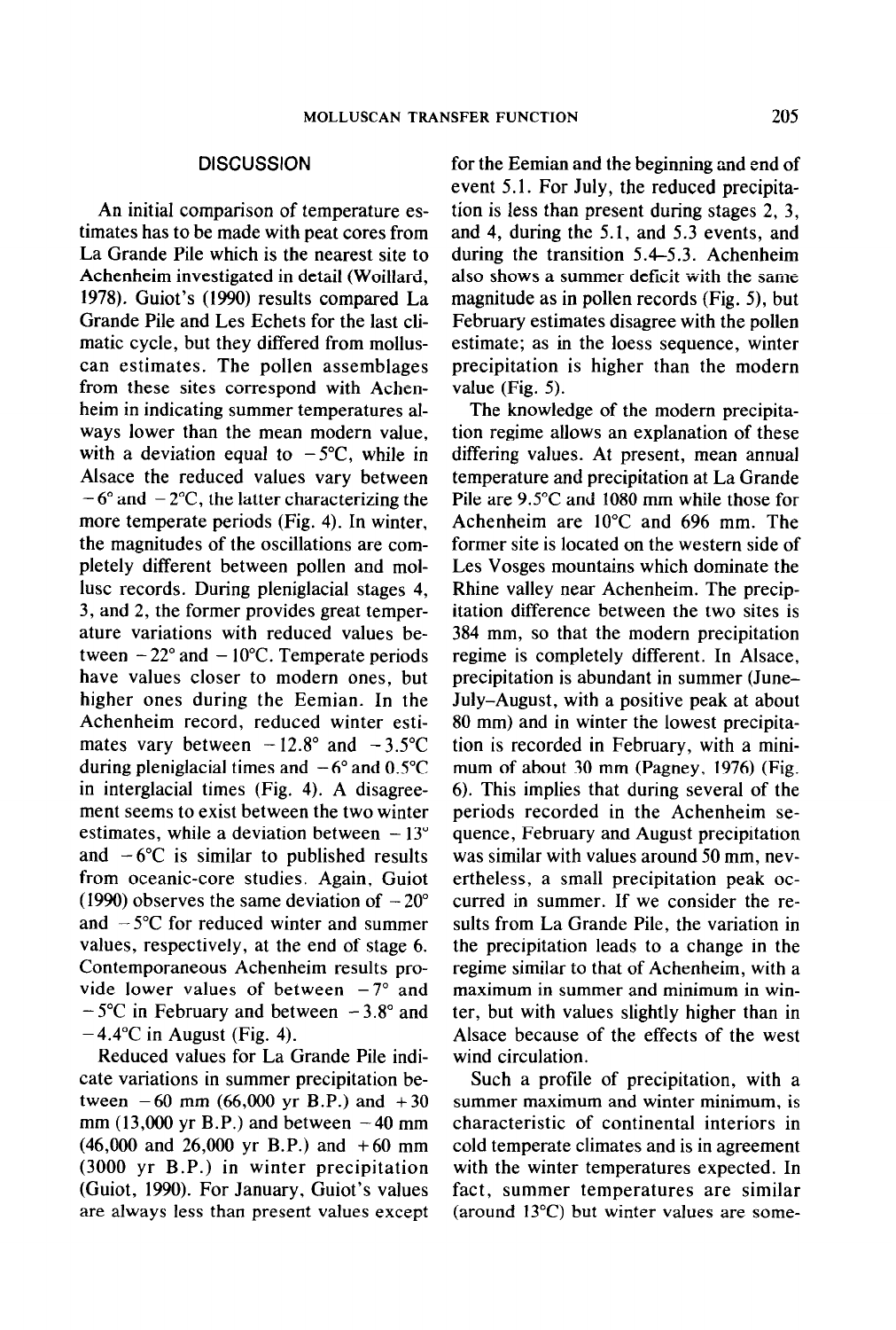

FIG. 6. Modern pluviometric regime of sites close to Achenheim (Strasbourg), La Cirande Pile (Luxeuil) and Les Echets (Lyon). The comparison of the regimes between western and eastern sides of Les Vosges mountains characterizes the westerly circulation. Note the differences between Luxeuil and Lyon. J, F, J. A: January, February, July, and August. Also note the differences between January and February, or July and August values. (modified from Pagney, 1976).

what different (about  $-19^{\circ}$ C in La Grande Pile and  $-11^{\circ}$ C in Achenheim). This difference perhaps is due to the occurrence of glaciers on the western side of Les Vosges mountains, but also perhaps results because of the different months taken into account.

What are the implications of such an interpretation? First, responses to climatic constraints cannot be generalized because of the influence of local conditions where altitude is a dominant factor. The example of the last climatic cycle in Achenheim and La Grande Pile is significant. During pleniglacial stages, these two sites were under a cold continental-interior climate. Although summer temperature estimates for the two sites are similar, differences appear in winter. The precipitation regime also seems similar, although differences due to the exposure to westerly winds tend to appear.

Second, does interpretation of the general trends expressed by temperature and precipitation estimates during the last three cycles agree with the mechanisms described by Ruddiman and McIntyre (1981) for ice growth and ice decay? As was recognized by Guiot from the pollen series, continental ice growth implies that the temperature decreases on the humid continent, in agreement with oceanic mechanisms, while the Atlantic Ocean remains warm between 50" and 60"N. The mollusc record suggests favorable periods for continental ice growth between 310,000 and 303,000 yr B.P., 218,000 and 204.000 yr B.P., 200,000 and 186,000 yr B.P., and 84,000 and 71,000 yr B.P. (Fig. 7). If we refer to Berger (1979), we have to pay attention to some proposed dates for the beginning of insolation signatures which occur in the different stages (315,000, 220,000, 199,000, 105,000, and 84,000 in warm stages and 290,000 yr B.P. in cold stage 8). The first dates occurring in interglacial stages are in relatively good agreement with the beginning of the proposed ice-growth phases recorded in the Achenheim sequence (Figs. 4 and 5). They indicate a period of diminished summer insolation characterized by a strong negative peak and a weak late winter insolation. Several signatures appear in stages 7 and 5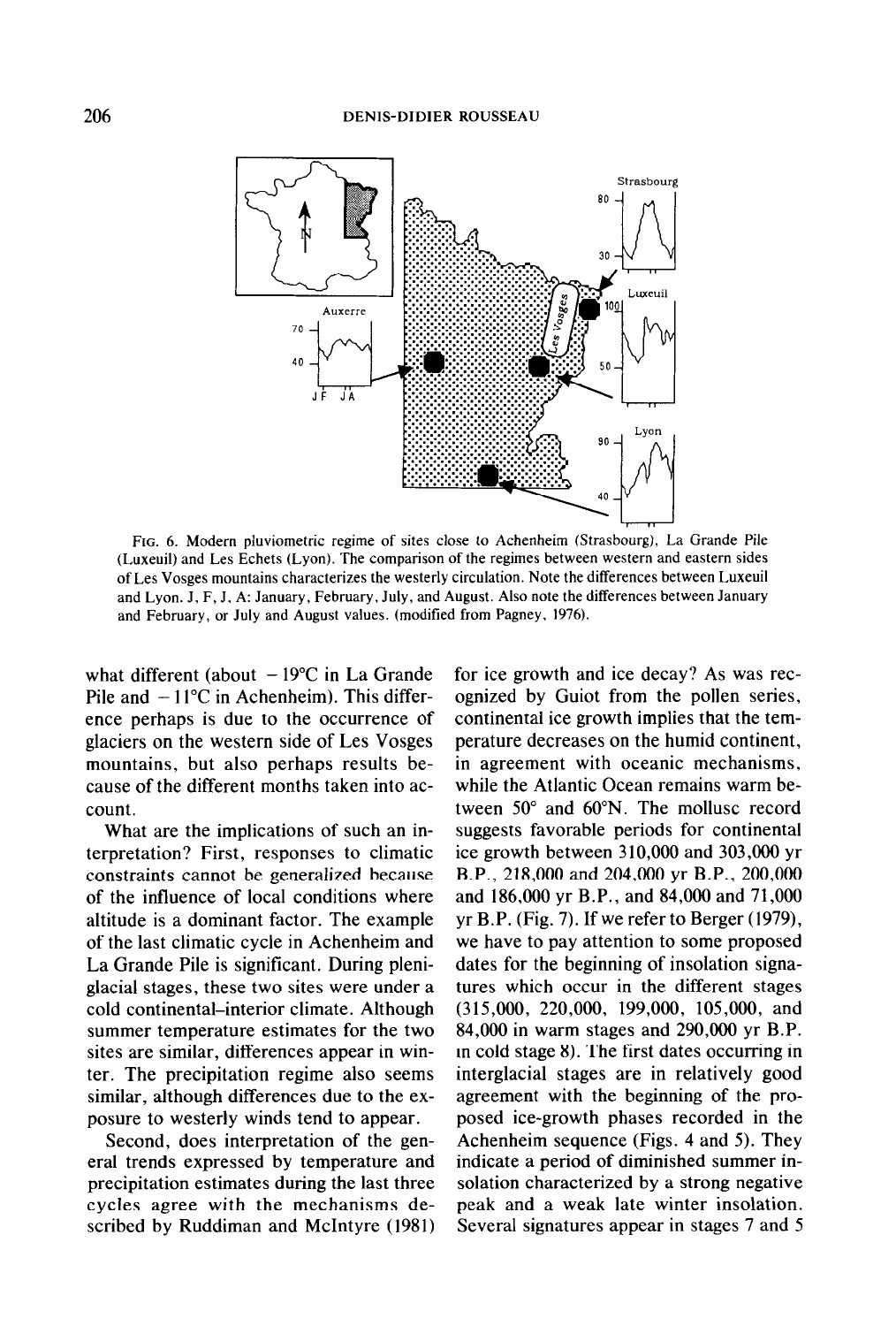

FIG. 7. Difference between August and February temperature estimates (a) Characteristic periods where winter deviations from modern values are higher than summer values, (b) periods where summer deviations are high and winter deviations are weak.

(220,000, 200,000, 105,000, and 84,000 yr B.P.), but none occurs in the cold stages that immediately follow them. On the contrary, one signature during stage 8 (290,000 yr B.P.) corresponds to one signature in stage 9 (315,000 yr B.P.) (Figs. 4 and 5).

The correspondence of the observations in the Achenheim record and the variations calculated by Berger is important. The signature occurrences during stages 9 and 8 are also singular characteristics which distinguish this pair of stages from those that succeed them. They imply that major ice growth was not complete during interglacial stages.

Decreasing winter precipitation corresponds to decreased moisture extraction by the atmosphere from the ocean due to decreased winter insolation, which further leads to increased winter sea ice and decreased winter precipitation. Increased summer insolation increases the flow of icebergs to the ocean and decreases summer precipitation which causes ice decay. In the Achenheim record, the results of these oceanic mechanisms are recognized during periods connected with terminations I and II (Figs. 4 and 5).

The temperature and precipitation estimates obtained from the Achenheim sequence clearly indicate that the climatic course defined for each of Kukla's (1977) interglacial-glacial climatic cycles cannot be superimposed on other cycles on the continent; however, these results can also be observed in the sequences defined in Atlantic cores. In continental settings, each cycle has its own characteristics: winter and summer temperatures and precipitation evolve through time, following a particular pattern that the marine  $\delta^{18}$ O curve cannot explain. For this reason, many continental investigations must be pursued and the results compared with the oceanic results. From a more dynamic point of view, if the mechanisms of Ruddiman and McIntyre can be generalized for at least the last three climatic cycles, circulation patterns were not identical, which implies that climate modeling of the last glacial age cannot be used as a general analog for earlier climatic cycles.

# **CONCLUSION**

The results of this study indicate that transfer functions can be applied to gastropods in long terrestrial loess sequences where they generally constitute the sole biological remains present insufficient quantity for paleoclimatic analysis. The estimates achieved are generally consistent with those obtained from pollen transfer functions, but they also agree with some of the oceanic results, particularly those concerning ice volume transformations. In this way, molluscs can contribute greatly to pa-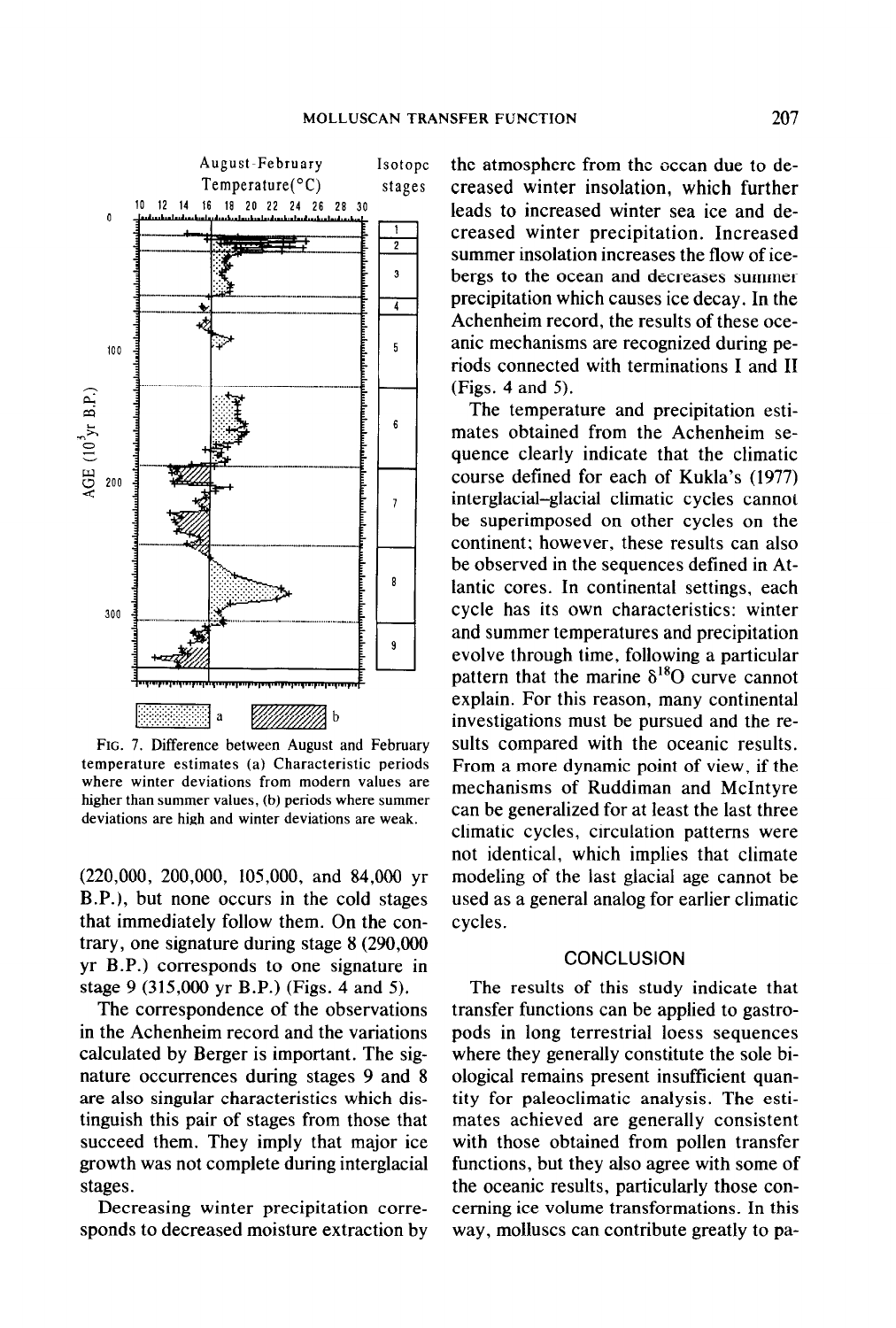scale. Molluscs are sufficiently widespread reconstruction from pollen data. In "Methods and<br>in release the mole than of an Concepts in European Quaternary Stratigraphy" in calcareous loess as to make them of regional importance in paleoclimatic recon structions. New sets of paleoclimatic data  $H_{\text{owe}}$ , S., and Webb, T. (1983). Calibrating pollen can likely be obtained from such deposits, data in climatic terms: Improving the methods.  $Qua$ especially in long sequences covering nu-<br>ternary Science Reviews 2, 17-51. merous climatic cycles, as in eastern Eu-<br>
nuclear United States and Kipp, N. G. (1971). A new micropale-<br>
nuclear ontological method for quantitative paleoclimatolrope or in China. This prospect presents a ontological method for quantitative paleoclimatol-<br>ogy: Application to a late Pleistocene Caribbean new challenge for students of the continental Quaternary record.

# ACKNOWLEDGMENTS

beyrie, J. J. Puisségur and two anonymous reviewers W. L., and Shackleton, N. J. (1984). The orbital for comments and criticisms of the manuscript; J. J. theory of Pleistocene climate: Support from a re-Puisségur and J. Guiot for unpublished results; J. vised chronology of the Marine  $\delta^{18}$ O record. In "Mi-Sommé and J. P. Lautridou for field discussions; J. lankovitch and Climate, Part 1" (A. Berger, J. Im-Thioulouze for the MacMul statistic application; B. brie, J. Hays, G. Kukla, and B. Saltzman, Eds.), pp. Bernard for assistance in English translation; and D. 269-305. Reidel, Dordrecht. Keen who extensively improved the English expression and grammar. I acknowledge the direct support of Theme Paleoclimatologie from the Programme National d'Etude de la Dynamique du Climat (PNEDC). I also acknowledge indirect support of CNRS through Knight, C. B. (1965). "Basic Concepts of Ecology."<br>Macmillan Co., New York. URA 157 grants (contribution to theme Paléoclimatologie) Kukla, G. (1977). Pleistocene land-sea correlations: 1.

- $\frac{1}{2}$  locene climate change in the northern midwest: Pol-  $\frac{31}{2}$ , 1–374.
- des données. II L'analyse des correspondances." skrona, 58 p. Dunod, Paris. Nilsson, A. (1987). Terrestrial molluscs from the west-
- nary climatic changes. Nuovo Cimento 2, 63-87. 5, 2-16.
- Coope, G. R. (1987). Fossil beetle assemblages as ev- Overpeck, J. T., Webb, T.. and Prentice, I. C. (1985). idence for sudden and intense climatic changes in the British Isles during the last 45.000 years. In "Abrupt Climatic Change" (W. H. Berger and L. D. Labeyrie, Eds.), pp. 147-150. Reidel, Dor-L. D. Labeyrie, Eds.), pp. 14/-150. Reidel, Dor-<br>drecht drecht.  $F_{\text{RITS}}$ ,  $F_{\text{RITS}}$ ,  $F_{\text{RITS}}$ ,  $F_{\text{RITS}}$ ,  $F_{\text{RITS}}$
- itts, H. C., Blasing, T. J., Haydn, B. P., and Kutz-<br>List in S. (1976). Mollusques continentaux qua-Applied Meteorology 10, 845–864.<br>Gasse, F., and Takaia, F. (1983). Transfer functions Université Dijon 3, 1–241.
- Gasse, F., and Takaia, F. (1983). Transfer functions  $\frac{Universe\,Dij}$ , 1–241.<br>for estimating paleoecological conditions (pH) from Rousseau, D. D. (1987). Paleoclimatology of the
- précipitations en France, période 1951-1970. geograp<br>Monographies Météorologie nationale Paris 91, l. 293-314. Monographies Météorologie nationale Paris 91, 1 - 293–314.<br>117. Rousseau, D. D. (1989). Réponses des malacofaunes
- **leoclimatic reconstructions on a global Guiot, J. (1990). Methodology of the last climatic cycle**<br>scale Molluscs are sufficiently widespread reconstruction from pollen data. In "Methods and (D. D. Rousseau, Ed.); Palaeogeography, Palaeoclimatology, Palaeoecology 80, 49-69.
	-
	- core. In "The Late Cenozoic Glacial Ages" (K. K. Turekian, Ed.), pp. 71-181. Yale Univ. Press, New Haven, CT.
	- Imbrie, J., Hays, J. D., Martinson, D. G., McIntyre, I thank J. Chaline, J. Cl. Duplessy, J. Guiot, L. La- A., Mix, A. C., Morley, J. J., Pisias, N. G., Prell,
		- Kerney, M. P., Cameron, R. A. D.. and Jungbluth, J. H. (1983). "Die Landschnecken Nord- und Mitteleuropas." Parey. Hamberg/Berlin.
		-
		- Europe. Earth-Science Review 13, 307-374.
- REFERENCES Lozek, V. (1964). Quartarmollusken der Tschecho-Bartlein, P. J., Webb, T., and Fleri, E. (1984). Ho-<br>Slowakei. Rozpravy Ustrediho ústavu.geologického
- len-derived estimates. Quaternary Research 22, Nilsson, A. (1968). De pa land levande molluskerna 361-374. inom Abisko Nationalpark. Redogdrelse for under-Benzécri, J. P., et collaborateurs. (1973). "L'analyse sökningar utförda aren 1966-1967. Stencil, Land-
- Berger, A. L. (1979). Insolation signatures of Quater- ern part of the Torneträsk area. Fauna Norrlandica
	- Quantitative interpretation of fossil pollen spectra: Dissimilarity coefficients and the method of modem analogs. Quaternary Research 23, 87-108.
	-
	- if  $\mu$ ,  $\mu$ ,  $\mu$ ,  $\mu$ ,  $\mu$ ,  $\mu$ ,  $\mu$ ,  $\mu$ ,  $\mu$ ,  $\sigma$ ,  $\sigma$ ,  $\sigma$ ,  $\sigma$ ,  $\sigma$ ,  $\sigma$ ,  $\sigma$ ,  $\sigma$ ,  $\sigma$ ,  $\sigma$ ,  $\sigma$ ,  $\sigma$ ,  $\sigma$ ,  $\sigma$ ,  $\sigma$ ,  $\sigma$ ,  $\sigma$ ,  $\sigma$ ,  $\sigma$ ,  $\sigma$ ,  $\sigma$ ,  $\sigma$ ,  $\sigma$ ,  $\sigma$ ,  $\sigma$ ,  $\sigma$ ,  $\sigma$ ,  $\$ if ying tree-growth and climate relationships and for<br>reconstructing anomalies in paleoclimate. Journal of graphiques et climatiques. Rapports avec d'autres faunes boréales de France. Mémoires géologiques
- for estimating paleoecological conditions (pH) from Rousseau, D. D. (1987). Paleoclimatology of the East African diatoms. Hydrobiologic 103, 85-90. Achenheim series (middle and upper Pleistocene, East African diatoms. *Hydrobiologia* 103, 85–90. Achenheim series (middle and upper Pleistocene, Enance): A malacological analysis. *Palaeo-*<br>Inter, M. (1974). Valeur movenne des hauteurs de la Alsace, France): A malacolo Garnier, M. (1974). Valeur moyenne des hauteurs de Alsace, France): A malacological analysis. *Palaeo-*<br>précipitations en France, période 1951–1970. geography, *Palaeoclimatology, Palaeoecology* 59,
	-